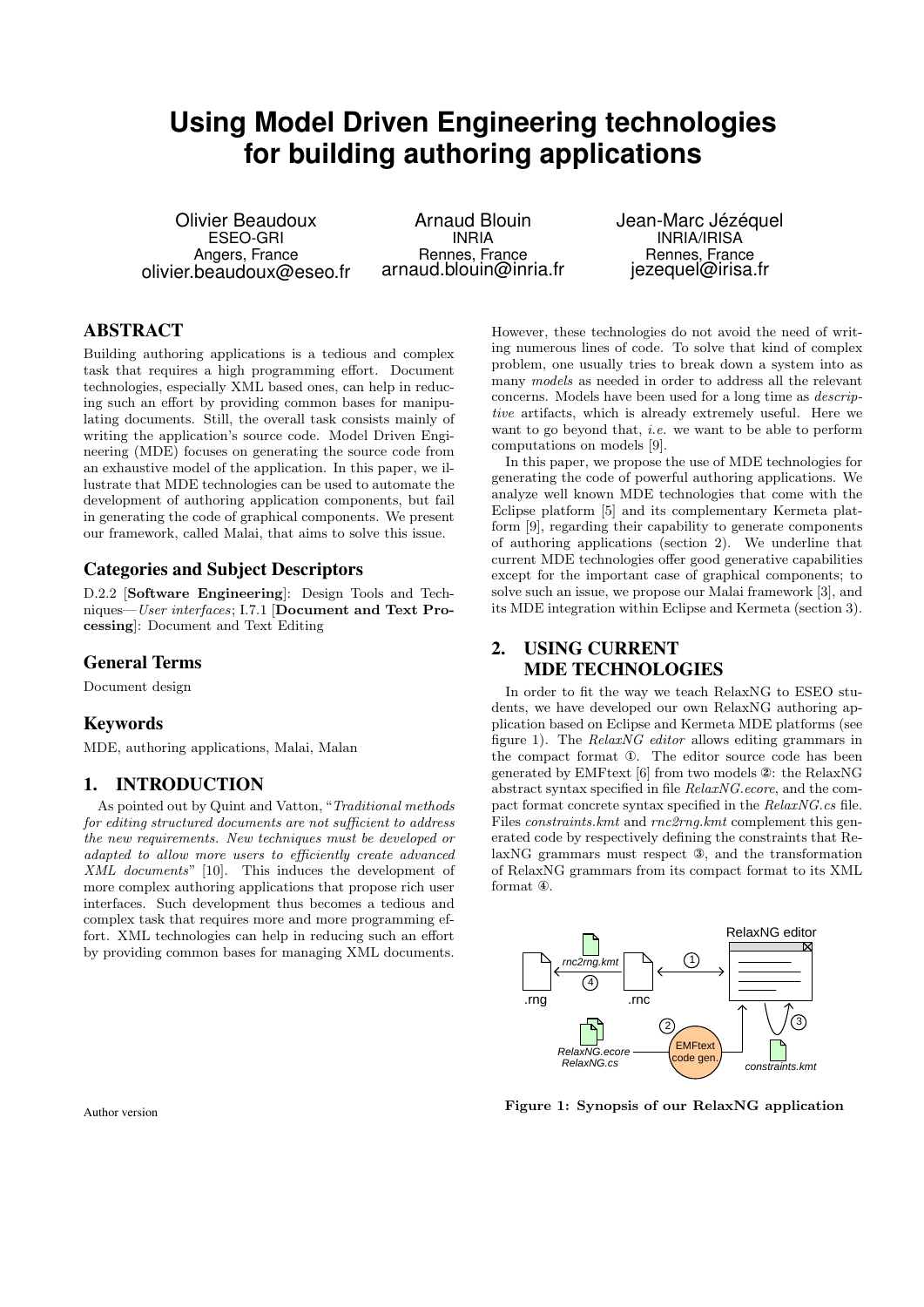The following sections briefly explain the design of the four MDE files involved in figure 1. Full versions of all these files can be freely downloaded from http://gri.eseo.fr/ software/relaxng.

### 2.1 A model of the RelaxNG abstract syntax

The first step of any MDE development consists of specifying the model of the application's domain data. Under Eclipse, such a model is specified by an Ecore diagram that represents a simplified UML class diagram. Figure 2 is the excerpt of file RelaxNG.ecore that concerns the hierarchical definition of XML documents.



Figure 2: An Ecore model for RelaxNG grammars

The Grammar starts with the definition of its root element (relation start). An Element definition includes a name, some attributes, and optional content; it is considered as a Container and thus includes a cardinality. An Attribute definition includes a name and a content, and can be optional (attribute cardinality). The content of an attribute is always a SimpleContent. The ElementContent can be either a SimpleContent, a ComplexContent, or a Group; a ComplexContent can be a Choice or a Sequence of Elements or Groups.

## 2.2 A model of the RelaxNG concrete syntax

EMFtext allows the generation of powerful text editors [6] from the Ecore model of the abstract syntax (e.g. file RelaxNG.ecore) and the EMFtext model of the concrete syntax  $(e.g.$  file  $RelaxNG.cs)$ . The following code gives a small excerpt of the RelaxNG.cs file:

```
TOKENS {
   DEFINE ID $('a'..'z '|' A '..' Z '|' _'|'−')+$;
   DEFINE CARD $'?'|'∗'|'+'$;
}
RULES {
   Grammar ::= start;
   Element ::=
      "element" name[ID]
      "{" (
         "empty" | (children)(( attributes ",")∗ ( attributes | children ))
      ) "}"
       cardinality [CARD]? ;
}
```
The concrete syntax defines the language tokens and its grammar rules. The rules match the classes defined in the

abstract syntax (see figure 2), and specify the textual syntax of attributes and relations of these classes. For example, rule Grammar defines that a grammar is directly represented by the Element of the Grammar.start relation; rule Element defines that an element is represented by: keyword "element", its.name attribute, and its content surrounded by brackets  $\gamma'$  and  $\gamma'$ .



Figure 3: Screenshot of our RelaxNG editor

Figure 3 illustrates the power of the generated editor: the main window allows the editing of RelaxNG grammars with auto-completion features and error detection on the fly; the outline gives a hierarchical view of RelaxNG objects as they are defined within the model.

### 2.3 Definition of constraints

The model of the abstract syntax must be refined with the definition of constraints. For example, constraint attribute-Unicity ensures uniqueness of attribute names within their element. OCL is widely used for such a purpose [11]; Kermeta complements Eclipse by allowing the definition of OCL constraints within class invariants. The following code is the excerpt of the constraints.kmt file that implements the at $tribute\,C$ nicity constraint using the *is*Unique OCL function; it illustrates how aspect programming of Kermeta allows the addition of operational code into classes defined in the Ecore model:

```
aspect class Element {
   inv attributeUnicity is do
      attributes .isUnique{a | a.name}
   end
}
```
### 2.4 Document transformation

Writing Kermeta transformations is based on adding a transformation operation on each class of the model. Such an addition is based onto the aspect capability of Kermeta: an aspect supplements an existing class with new operations without requiring the modification of the class [9]. The following Kermeta code gives the excerpt of transformation rnc2rng.kmt regarding class Element:

```
aspect class Element {
```

```
operation toText (): String is do
   result := " < element name="' + name + "' >"
   attributes .each{a | result .append(" " + a.toText())}
   content.each{c | result .append(c.toText())}
```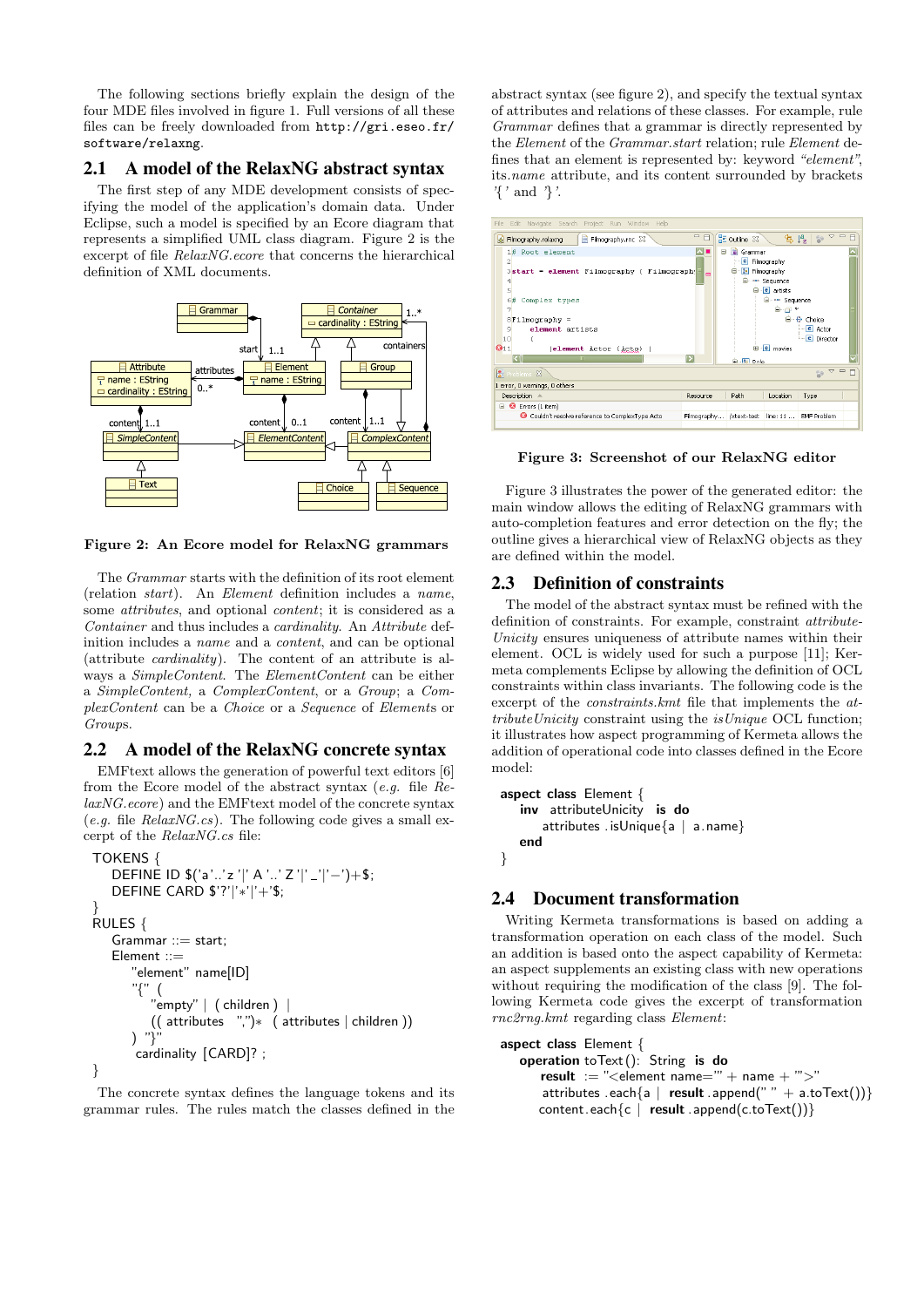```
result .append("\lt/element>\n\mid n")
end
```
Operation toText returns the string representing the element in the RelaxNG compact format. It consists of tag " $\leq$ element name=...>" built by calling operation to Text on each element attributes and on the optional element content. This operation is implemented in the same way for each classes of the RelaxNG model.

### 2.5 Discussion

}

File RelaxNG.ecore features 26 classes and file RelaxNG.cs counts 71 lines; the resulting generated code counts around 14.000 lines of code inside methods. The RelaxNG authoring application has been initially developed by two students during their final-year project. They have good skills in OOP, but had no experience in using MDE and defining language abstract syntax. Consequently, they often introduced concrete aspects of the language in the model  $(e.g., )$ class Parenthesis), or defined concrete aspects of the language without any entry in the model (e.g. no definition of attribute cardinality). They spent 16 days for building files RelaxNG.ecore and RelaxNG.cs, and these both files have been entirely rebuilt by the professor in charge of the student project (an expert of the domain) in 4 days. Writing files constraints.kmt and rnc2rnc.kmt only required 1 day for the professor. Even if this evaluation is superficial, it clearly shows the gain of using MDE technologies.

Graphical components are essential components for authoring environment. However, MDE does not fully help in building such graphical components. For example, the Eclipse project proposes the Graphical Modeling Framework (GMF) for generating the code of diagramming tools [5]. GMF illustrates its ability to generate the code of powerful tools, but the resulting tools remain stereotyped and cannot be easily personalized. For example, the Ecore editor of Eclipse has been generated by GMF, but not its XML Schema editor, thus showing that GMF is not well suited to the development of a RelaxNG graphical editor. The next section proposes our framework to encompass such a limitation of current MDE technologies.

## 3. MALAI: A MDE FRAMEWORK FOR GRAPHICAL COMPONENTS

#### 3.1 The conceptual framework

This section explains our conceptual framework, called Malai [3], through a case study: a tree-based editor dedicated to the specification of RelaxNG grammars.

Malai organizes the user interface (UI) as depicted by figure 4. The UI is composed of the three main elements as defined by the DPI model [2]: the domain Data, their Presentations, and the *Instruments* used to interact with the data through the presentations. For our case study, the domain data is a RelaxNG Grammar, the presentation is a Tree widget with editing capabilities, and the instruments are: Creators for creating RelaxNG objects (one per concrete class of the RelaxNG model), an Eraser for deleting objects, a Mover for reparenting objects (e.g. moving an attribute definition to another owner element), and a Pencil for edition object properties (e.g. the name of attributes or elements).

The UI is split into two parts: the abstract part that does not depend on the platform  $(e.g.$  a desktop PC or a mobile phone), and the concrete part that depends on the platform. Each UI element is modeled by its static part that consists of a class diagram, optionally supplemented by a dynamic part that consists of a state machine diagram, a Malan mapping, or Malai code.



Figure 4: Principle of the Malai framework

The abstract presentation defines the presentation data through its class diagram that does not include any graphical information; in our case study, it is a tree model, analogous to the Swing's TreeModel. The abstract presentation is initially built from the domain data by the Malan mapping ① that maps the data, specified by a class diagram, to the presentation. The concrete presentation complements the abstract presentation by defining platform-dependent graphical data through its class diagram; the concrete presentation of our tree is the widget tree itself, such as the Swing's JTree. It is initially built by a second Malan mapping ②.

An instrument transforms user interactions into actions that operate on the abstract presentation, thus linking the abstract part of the UI with its concrete part. An action defines its data through a class diagram. For example, instrument *Creator* produces action *Create* that defines the type of the object to create, and its owner object within the edited grammar; instrument Mover produces action Reparent that defines the target object to move, and its newOwner. An interaction is defined by a class diagram that includes the interaction data and the events consumed by the interaction; these data are modified accordingly to the state machine diagram that handles UI events (e.g. a "mouse moved" or a "key pressed"). For example, a KeyTyped interaction is bound to KeyPressed and KeyReleased events; a DragAnd-Drop interaction is bound to MousePressed, MouseMove, MouseReleased and KeyPressed (for cancellation) events.

Whenever the state of an interaction changes, the instrument performs a feedback to the concrete presentation ③, and to the instrument itself ④. For example, when interaction DragAndDrop is in the "drag" state, instrument Mover highlights the possible "drop" target of the concrete presentation ③, and changes its cursor shape ④. In the same time, the instrument updates the related action ⑤ thus transforming the interaction into a tangible action. For example, instrument Mover transforms interaction DragAndDrop into action Reparent by initially setting its target and subsequently modifying its newOwner. Both the feedback and the transformation are specified by Malai code. In turn, an